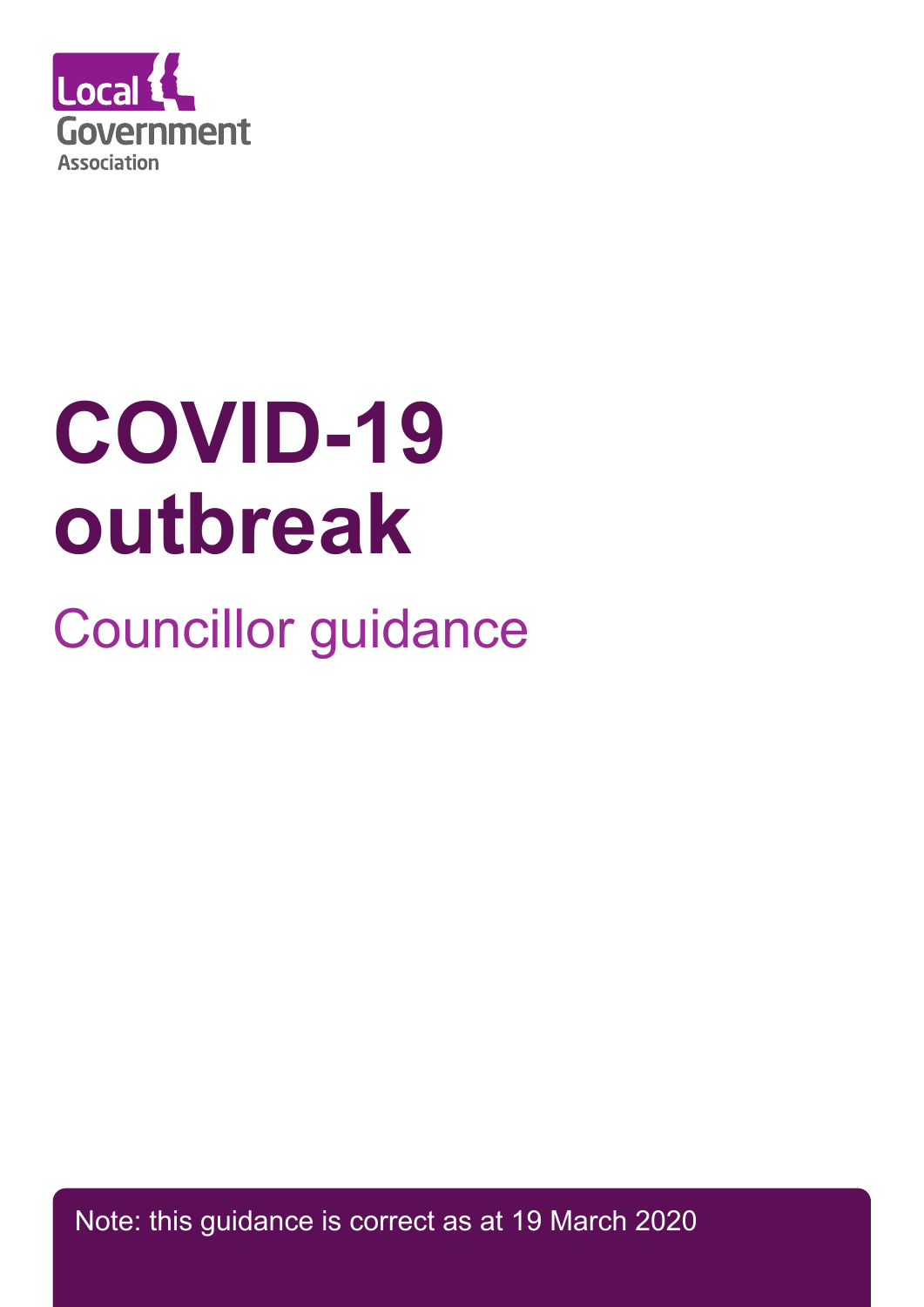# **Overview**

This guidance has been developed to assist elected councillors as councils grapple with the worst public health crisis we have experienced in a century. As we are in a fast-moving and unprecedented situation, the Local Government Association (LGA) will continue to update councillors as more information becomes available, through our website and further guidance documents as appropriate.

This guidance focuses on specific issues relevant to councillors' involvement in our work leading and protecting communities, as well as in delivering the full range of our normal services. Inevitably, there will be significant changes to how councils manage these responsibilities over the coming months.

This guidance highlights the role that individual ward councillors can play in supporting their communities through these difficult times. More than ever before, our role as civic and community leaders requires us to offer visible, responsible leadership that links community-led support with council structures to help build and sustain our overall resilience. Using social media and other means to link with the neighbourhood support groups that have developed in recent days will be an important part of this.

In developing this note, we have built on the LGA's councillor guidance to civil emergencies<sup>1</sup> which sets out the important political, civic and community leadership roles that councillors have to play in preparing for, responding to and recovering from an emergency. You may find it helpful to review the full document alongside this note.

The LGA is doing all that it can to support and represent our member councils during this crisis, including highlighting your concerns, seeking clarity from Government on key issues and providing quidance as quickly as possible. Information on a wider range of issues impacting the work of councils but not covered in this briefing is available on our website hub and via daily briefings being sent to chief executives and council leaders.

We will update our guidance for councillors as further information becomes available, as well as sharing examples of good practice that you may find useful. In the meantime, if you have any questions or concerns that you do not feel have been addressed, please contact us at coronavirus.enquiries@local.gov.uk

Yours sincerely,

**Councillor James Jamieson** LGA Chairman

**Councillor Nick Forbes CBE**

Leader, LGA Labour Group

**Councillor Izzi Seccombe OBE**

Leader, LGA Conservative Group

**Councillor Marianne Overton MBE** Leader, LGA Independent Group

**Councillor Ruth Dombey MBE** Deputy Leader, LGA Liberal Democrat Group

1 [www.local.gov.uk/sites/default/files/documents/Publications%20-%2010.26%20A%20councillor%27s%20guide%20to%20](http://www.local.gov.uk/sites/default/files/documents/Publications%20-%2010.26%20A%20councillor%27s%20guide%20to%20civil%20emergencies_05.1.pdf) [civil%20emergencies\\_05.1.pdf](http://www.local.gov.uk/sites/default/files/documents/Publications%20-%2010.26%20A%20councillor%27s%20guide%20to%20civil%20emergencies_05.1.pdf)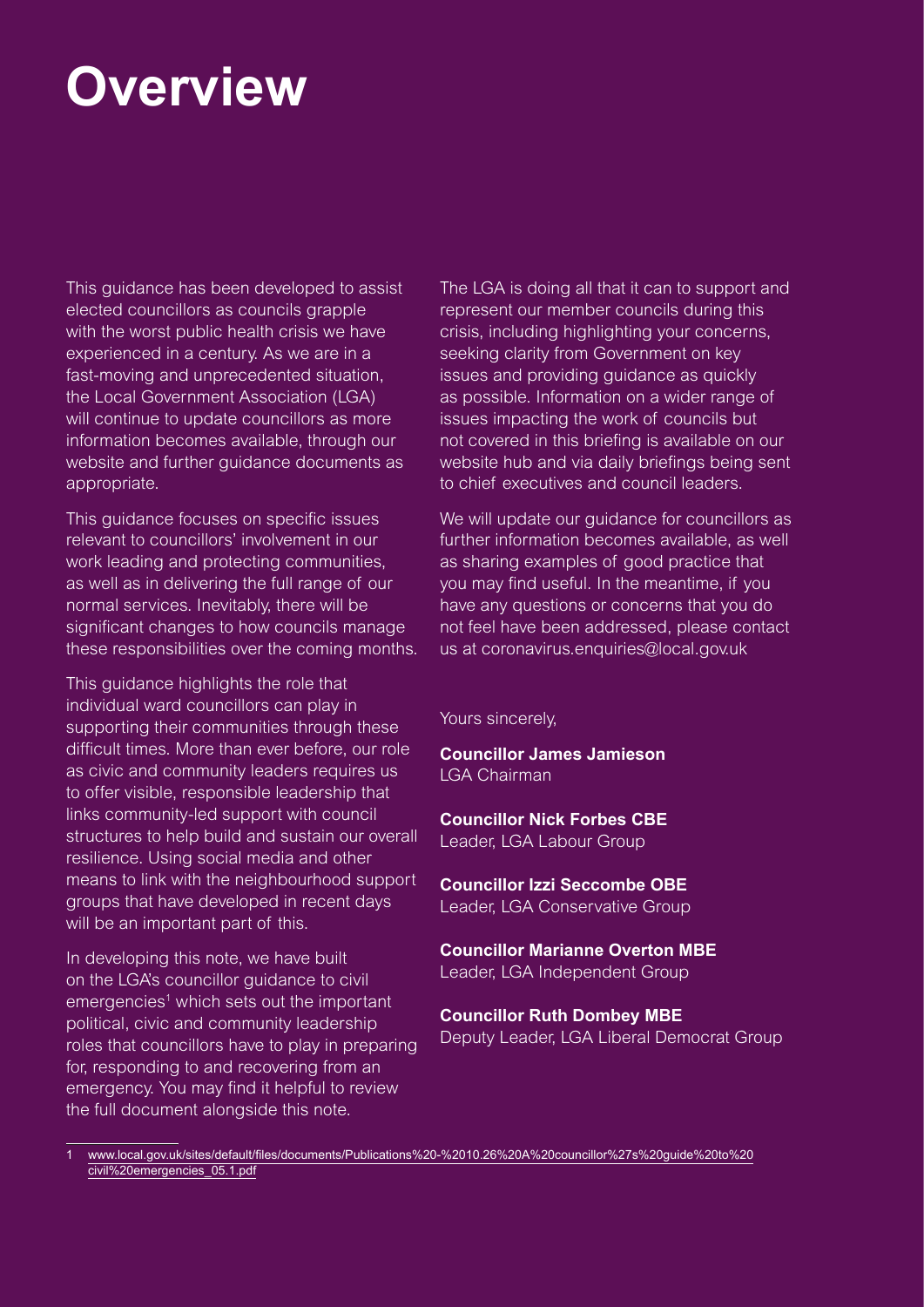# **Current position and key impacts on councillors as at 19 March**

This is a fast-moving situation and the Government is regularly updating its guidance to UK residents on measures to limit the spread of the COVID-19 outbreak. The gov.uk2 website provides the most up-to-date guidance on current measures. Additionally, the NHS111 website<sup>3</sup> gives the most up-todate health guidance while the LGA has also developed an information hub<sup>4</sup> on its website providing information specifically targeted at councils.

Along with the rest of the population, all councillors should be following the Government guidance in place at any given time. This includes avoiding unnecessary social contact and self-isolating if you are in a group identified as being particularly vulnerable.

# Elections

As you will know, the local elections, mayoral elections and police and crime commissioner elections have been postponed until 2021. No other elections, by-elections or referenda should be held. It is the intention of the associated emergency legislation to make this happen to include by-elections where notice of election has been posted. This also applies to town and parish councils. The Government has made a statement to the effect that it will support decisions where by-elections and other referenda are postponed immediately.

We expect more legal advice on local elections, and on handling casual vacancies on councils, in the next few days, and will share this on our website and via bulletins.

# Democratic processes

We have raised with the Ministry for Housing, Communities and Local Government (MHCLG) a number of questions regarding councils' normal democratic processes, and how these can operate when councillors are unable to meet in person. Specific issues raised include:

- the running of council meetings and other processes (for example, licensing committees)
- whether these can be held virtually
- schemes of delegation, which may need to be temporarily amended, and maintaining scrutiny.

We expect these issues to be covered in the emergency legislation being implemented to enact a range of emergency powers to protect the public and facilitate the emergency response to COVID-19. This was introduced to Parliament this week and is expected to become law very shortly. The LGA's legal team is engaging with monitoring officers and will share further advice with councils as and when it becomes available.

<sup>2</sup> [www.gov.uk/government/topical-events/coronavirus-covid-19-uk-government-response](http://www.gov.uk/government/topical-events/coronavirus-covid-19-uk-government-response)

<sup>3</sup> [www.nhs.uk/using-the-nhs/nhs-services/urgent-and-emergency-care/nhs-111](http://www.nhs.uk/using-the-nhs/nhs-services/urgent-and-emergency-care/nhs-111)

<sup>4</sup> [www.local.gov.uk/coronavirus-information-councils](http://www.local.gov.uk/coronavirus-information-councils)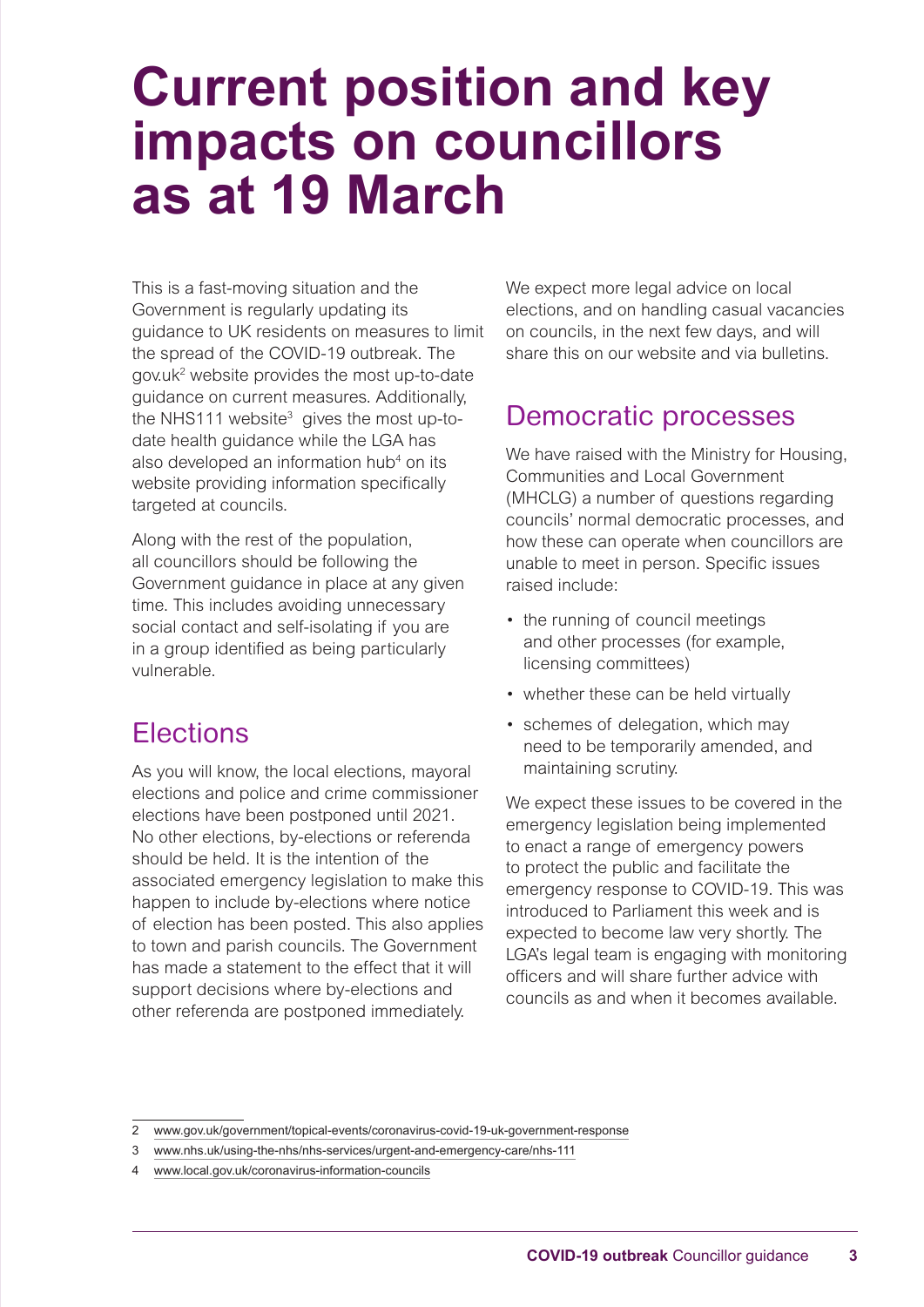# Ward surgeries and resident engagement

Clearly, the Government's advice makes it difficult for councillors' normal surgeries to continue in their current format. As noted, all councillors should follow the guidance in place at any given time on avoiding unnecessary contact. Councillors should consult with their authorities to consider the scope for running virtual surgeries and use other forms of communication to engage with local residents, while councils should put in place measures to enable councillors to continue to fulfil their role as far as is possible. The nature of engagement with, and the issues being raised by residents may change substantially in the coming months and the next section sets out the roles that councillors can and should play in an emergency response period.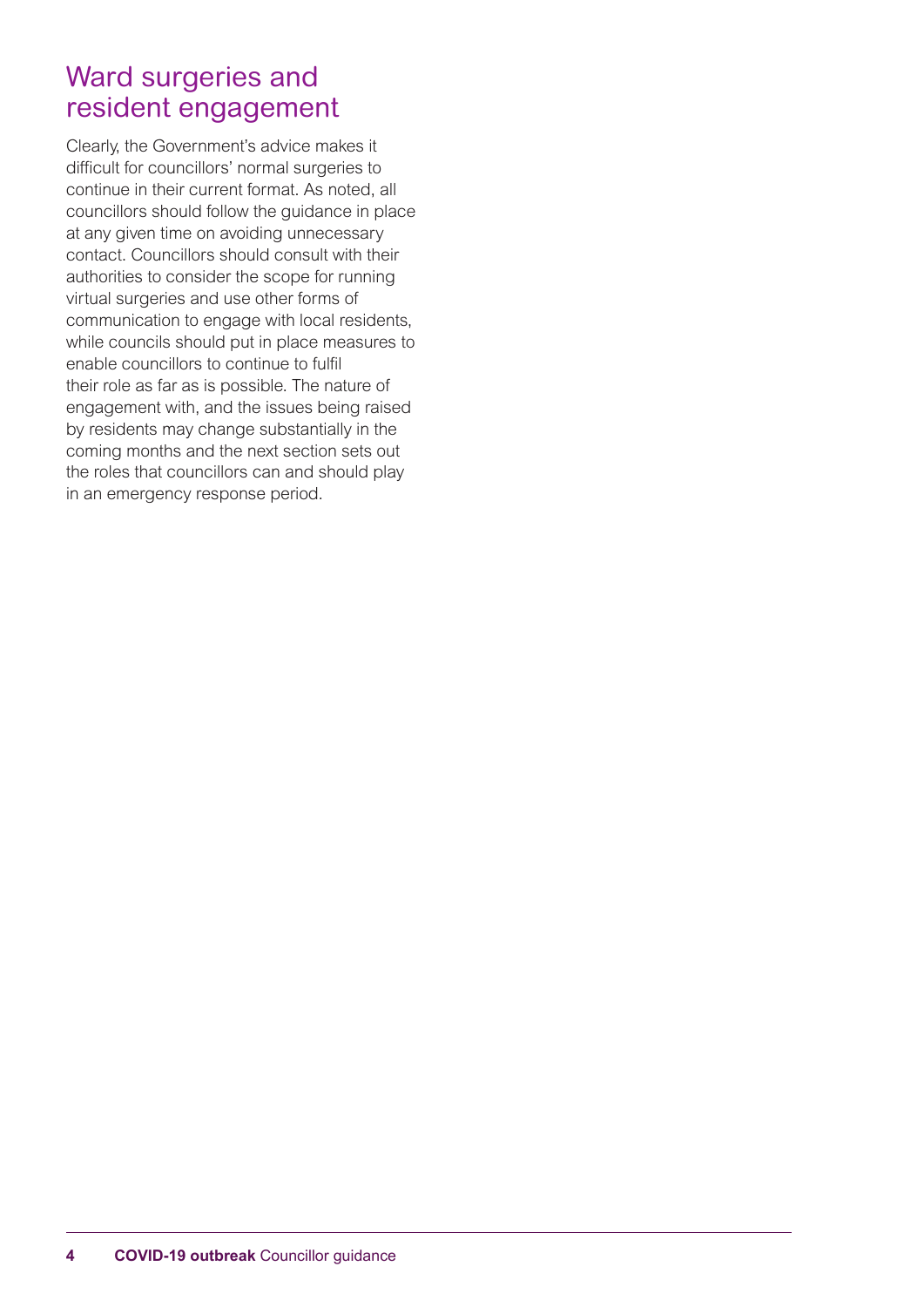# **Councillor leadership role**

If they are well and able to, all councillors can play a helpful and strong part in leading our communities through the COVID-19 crisis. The notes below highlight how councillors can support this in their ward councillor role; further guidance on the political leadership role is highlighted in the full LGA councillor's guide to civil emergencies.

# Understanding the emergency response framework and your role

Councils are category one responders under the Civil Contingencies Act 2004, which sets out the legislative framework for responding to emergencies such as the COVID-19 outbreak. As part of the local resilience forum (LRF), councils work with local partner organisations to plan and activate their emergency responses, and there are established officerled processes for leading the strategic (gold), tactical (silver) and operational (bronze) responses to emergencies under the 2004 Act. Each council will have its own arrangements for ensuring that the authority's political leadership is appropriately linked into this structure.

Given the nature of this emergency there will be a greater focus on the work of council and health partners than on the blue light services that typically lead the immediate response to an emergency. Councillors' role within this context is to provide vital local leadership, rather than to become involved in the operational response led by officers.

Ward councillors will be among the people who know their areas best, and have an important role to play by:

- acting as a bridge between councils and communities
- amplifying consistent messaging through disseminating council and government information
- identifying local vulnerabilities, particularly local residents, but also businesses, and feeding this intelligence back into councils
- working with local voluntary sector groups to provide support and advice for local communities
- providing reassurance and facilitating support for local residents.

In order to fulfil this role, councils should establish mechanisms for keeping councillors informed about developments and national and corporate messages. These mechanisms should make clear how regularly councillors can expect to be updated, recognising that the council's overall priority is to focus its efforts on supporting local communities. In some recent emergencies, councils have found it helpful to designate a senior councillor to provide a first point of contact and take the lead role in engaging with other councillors, enabling officers to direct their efforts towards community communications and support. Councillors may also wish to consider how they link into the local MP/MPs.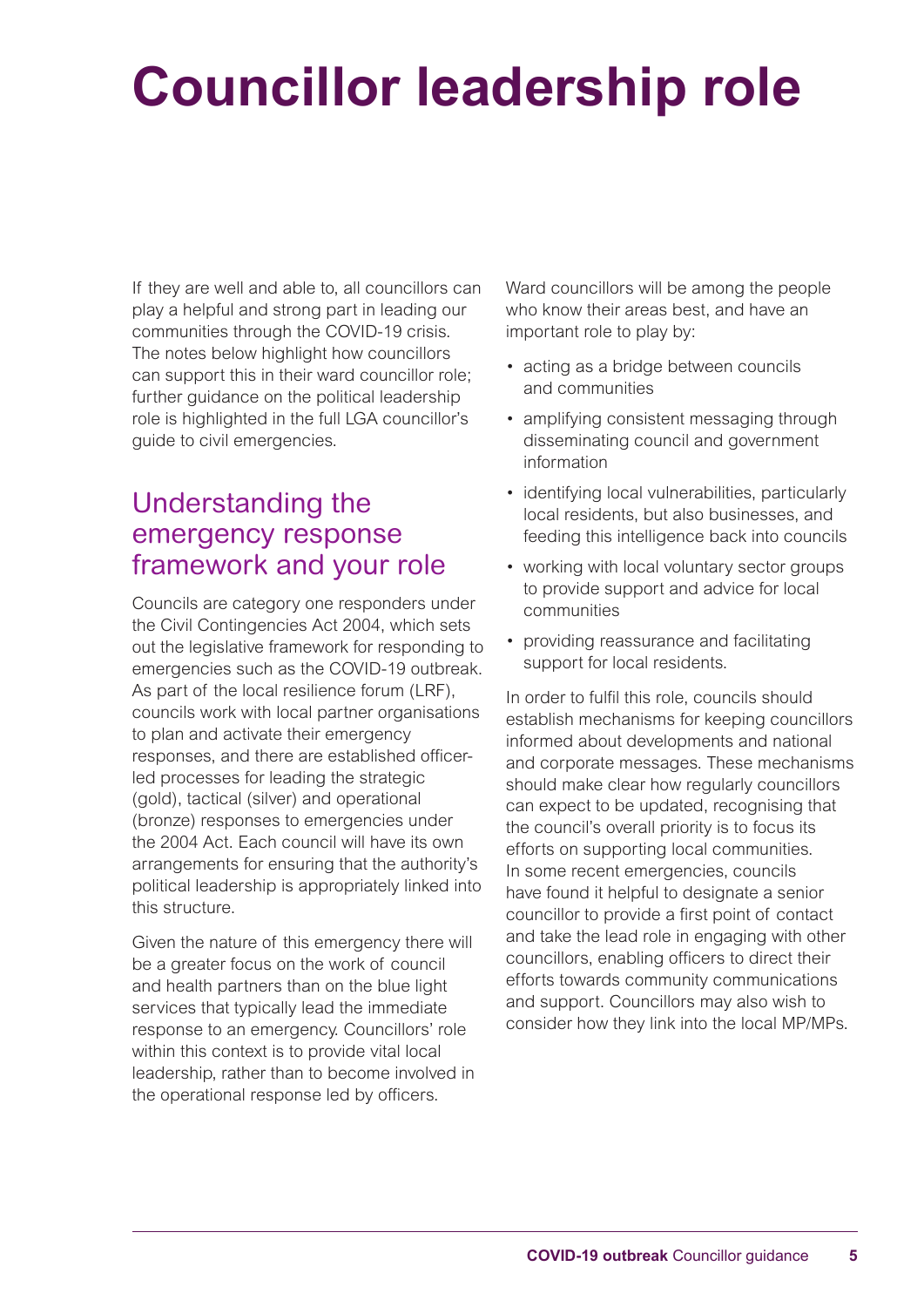If you are not yet clear on your council's processes for how it will keep you informed during the emergency response, you may wish to seek clarity on this. District councillors may also wish to clarify local approaches for disseminating information from the local Director of Public Health (DPH) as they do not always have a direct line of access.

It is clear that in the coming months the burdens on councils will be increasing at a time when corporate capacity is reduced as officers may be required to self-isolate or look after family members. Councillors should consider how they minimise the usual requirements on officers as resources are focused on supporting the vulnerable, while also ensuring that their own efforts are focused on this overwhelming priority.

# Community leadership

It is vital that councillors demonstrate community leadership by taking a responsible approach to the information they share and the messages they give, and by following the guidance they receive from their council. Any information provided should be based on confirmed messages from the council, local DPH and Government, which will ensure that councillors are speaking with one voice. Given the prevalence of unhelpful unverified information, interpretation and speculation on this issue, it will be critical for councillors to show leadership by signposting to information and advice from assured sources and links to the latest guidance provided by the Government. Finally, while not shutting down legitimate debate or scrutiny, councillors should also consider their approach to making political statements regarding the current crisis; experience from previous emergency responses suggests that a consistent and collaborative approach in difficult circumstances is a more effective approach which will not undermine the council's work.

# Using social media

The advent of social media has increased opportunities for rapid and effective communication with local residents and will be vital in a period where local residents (including councillors) are encouraged to limit unnecessary physical contact with other people. However, social media can create challenges for councils and councillors and lead to mixed messaging. Councillors should bear in mind general guidance on using social media, work with their communications teams and follow the guidance above to ensure that they are using social media appropriately. Where councillors are aware of misinformation being circulated on local social media groups, they can seek to counteract this by providing up-to-date, authoritative information, most likely from the Government website, having checked this with their council and local DPH

There is a risk that a prolonged emergency response will lead to heightened emotions and potentially unacceptable behaviour towards councillors, as the most accessible form of Government. In these circumstances, councillors can refer to the LGA's guidance for councillors on handling intimidation.<sup>5</sup>

# Community mapping

As local councillors, you will have valuable insight that can be used to help shape the support councils will be providing to those who need it within their communities. For example, this will include an awareness of existing community groups, knowledge of vulnerable residents, and scope to link into some of the new community forums, including online forums using social media, being established in response to the emergency. It will be helpful for councils to build on ward councillors' knowledge of the local voluntary and community sectors; councillors could consider collating their local knowledge and ward contacts and seek advice from officers about how this intelligence can be shared.

<sup>5</sup>  [www.local.gov.uk/councillors-guide-handling-intimidation](http://www.local.gov.uk/councillors-guide-handling-intimidation)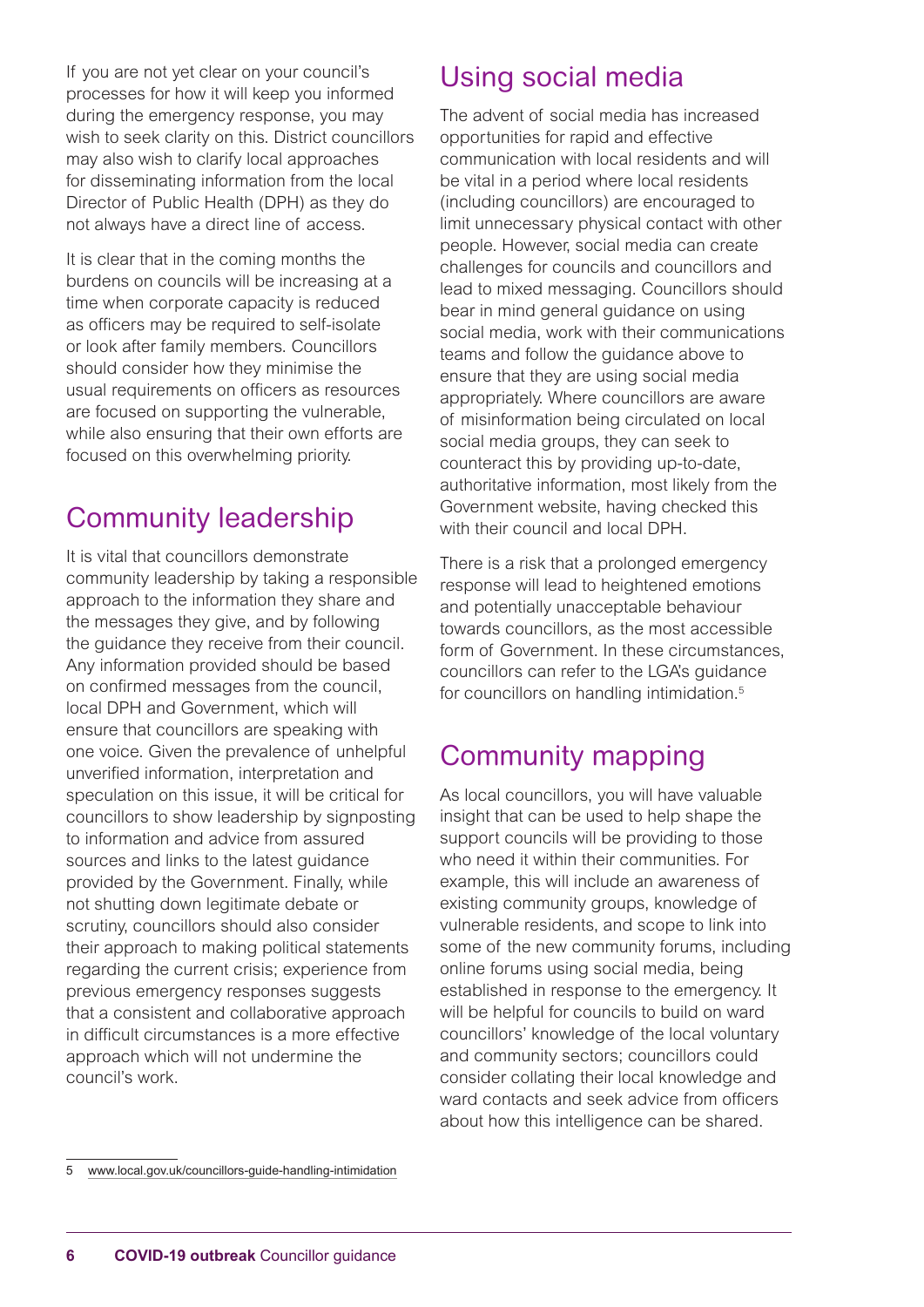As the emergency response period continues, councillors can continue to feed in developing information from local residents and businesses with concerns. Councillors also have a very useful role to play in identifying local issues within their wards, which might get overlooked on a council-wide or regional view.

# Enabling community resilience

The unprecedented scale of this emergency response and the rapid rate at which the situation is evolving means that many neighbourhood groups have been rapidly established to support local residents, many on social media, others through leafletting. It will be helpful for councillors to engage with these groups, particularly using social media, to share messages from the council and Government and receive intelligence about any particular local vulnerabilities or concerns. It may not be possible to fully map these groups, but where possible councillors can seek to build local awareness and an overall picture of the networks that are developing and which parts of their ward these cover, which will help to identify particular gaps in community resilience. For areas with parish and town councils, these may form an important part of this work.

While the vast majority of people becoming involved in neighbourhood groups do so for the best of motives, it is also the case that the self-isolation of people who are older or more vulnerable will provide opportunities for criminals involved in various types of scams. It is important that councils and councillors are alert to these risks, and councillors may find it helpful to speak to their local trading standards or public protection teams to consider any guidance and evidence of emerging risks or intelligence.

Councillors may also find it helpful to highlight the threat of scams among residents involved in establishing local networks, so that they are also aware of the risks and can think about how their networks can address these concerns and look out for suspicious activity. They should also highlight the need to consider broader safeguarding issues relating to vulnerable people, including the need to avoid unwittingly spreading COVID-19.

# Facilitating support for residents

In their normal day-to-day role, councillors will be involved in helping local residents who need to, to access support, and the key objective of work on community mapping and resilience will be to ensure support is available for those who are in need of it. In the coming months, once it becomes clear how various hardship funds and reliefs can be accessed, part of councillors' role may also include signposting and supporting residents and businesses to access financial support.

# Empathy and reassurance

An important part of the local leadership role is simply to offer empathy, moral support and as much reassurance as possible – both to residents and local officers who will be working extremely hard in challenging circumstances. Insofar as possible given the restrictions, providing a visible presence through social media, telephone, or printed materials will help to keep residents informed and may provide reassurance. Councillors should consider how they can work collaboratively with other elected members to help share the burden of this over what is likely to be an extended and difficult period.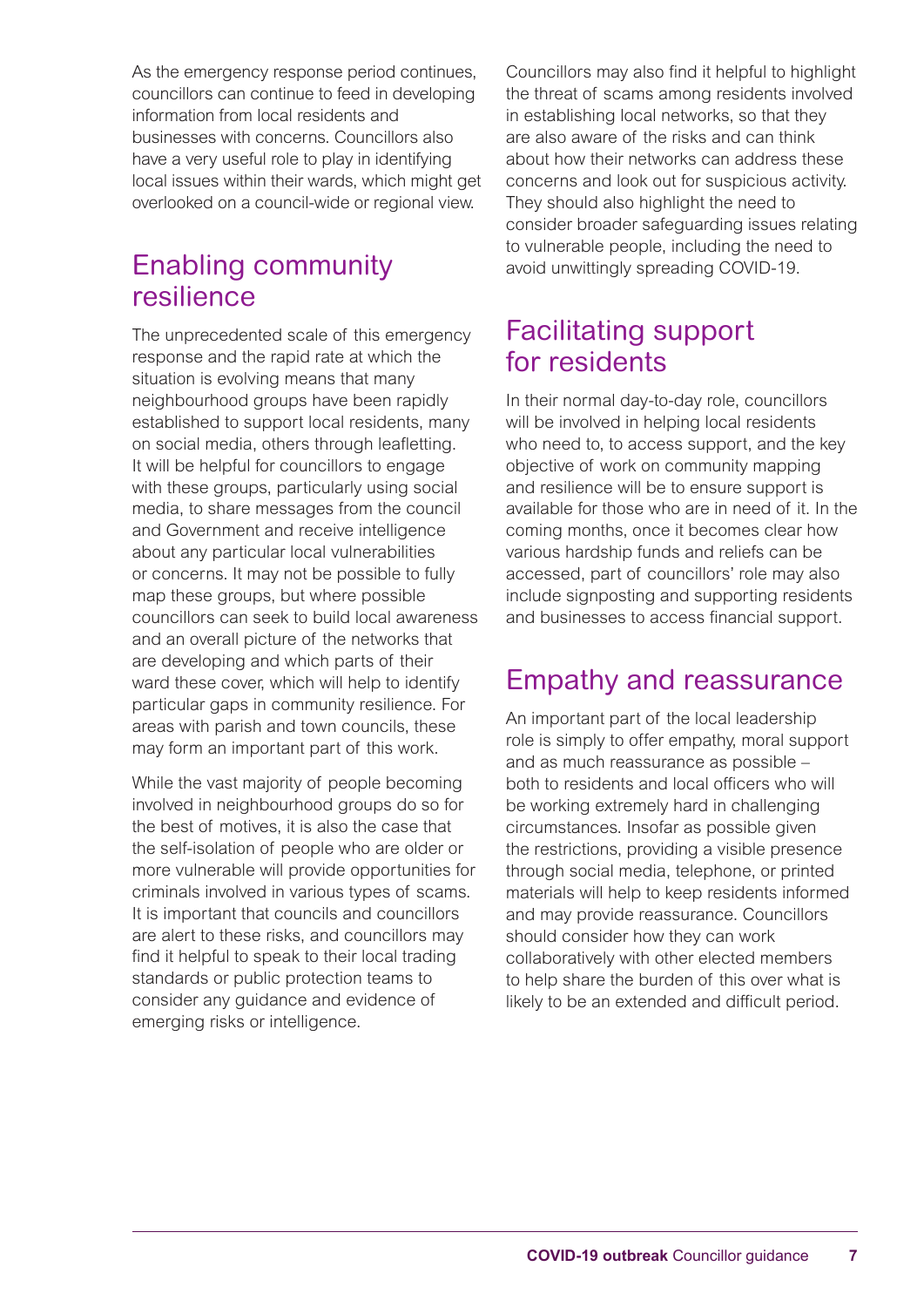### Community cohesion and monitoring

A prolonged period of challenging circumstances could undermine community cohesion and potentially lead to an increase in community tensions. The impact of the emergency response could have a disproportionate impact on specific minority groups or communities, in most cases through the isolation of small and underrepresented groups, but potentially through intimidation and hate crime if tensions increase. Building on their existing local knowledge, and as the eyes and ears of their communities, councillors have an important role to try to monitor this and feedback any specific concerns or issues arising.

# Your own wellbeing

Finally, it is undoubtedly the case that the coming months will make huge demands of all of us connected with councils, as well as a great many other people in our communities. Many councillors are themselves in a caring position or have local responsibilities for others which means that they, themselves, need support. Please take the time to balance your hard work with the need to maintain your own health and wellbeing. The NHS 111 website<sup>6</sup> is a source of further information, and the mental health charity Mind has developed guidance<sup>7</sup> on dealing with the response to COVID-19.

<sup>6</sup>  [www.nhs.uk/using-the-nhs/nhs-services/urgent-and-emergency-care/nhs-111](http://www.nhs.uk/using-the-nhs/nhs-services/urgent-and-emergency-care/nhs-111)

<sup>7</sup>  [www.mind.org.uk/information-support/coronavirus-and-your-wellbeing](http://www.mind.org.uk/information-support/coronavirus-and-your-wellbeing)